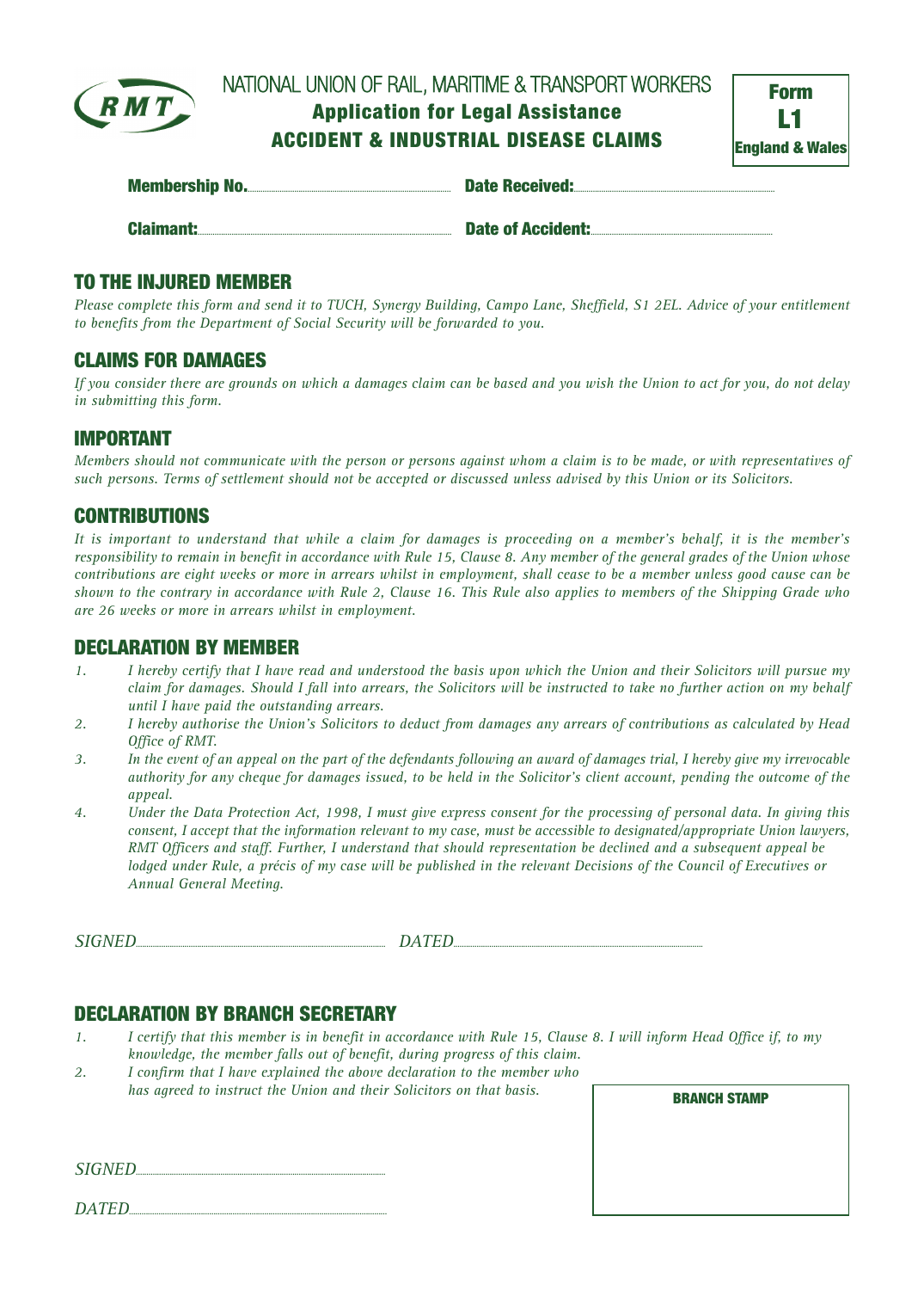| <b>ACCIDENT</b>                         |  |
|-----------------------------------------|--|
|                                         |  |
|                                         |  |
|                                         |  |
|                                         |  |
| Local Manager's Full Title and Address: |  |

| 4. | <b>Accident Reported:</b> |  |  |  |
|----|---------------------------|--|--|--|
|    |                           |  |  |  |
|    |                           |  |  |  |
| 5. |                           |  |  |  |

#### 6.

 $\overline{1}$ .

 $\overline{2}$ .

 $\overline{3}$ .

#### **DETAILS OF DEPENDANTS**  $7.$

| <b>NAME</b> | <b>Relationship to Injured Member</b> | <b>Date of Birth</b> | If working or in receipt of any<br>other income, state amount |
|-------------|---------------------------------------|----------------------|---------------------------------------------------------------|
|             |                                       |                      |                                                               |
|             |                                       |                      |                                                               |
|             |                                       |                      |                                                               |
|             |                                       |                      |                                                               |
|             |                                       |                      |                                                               |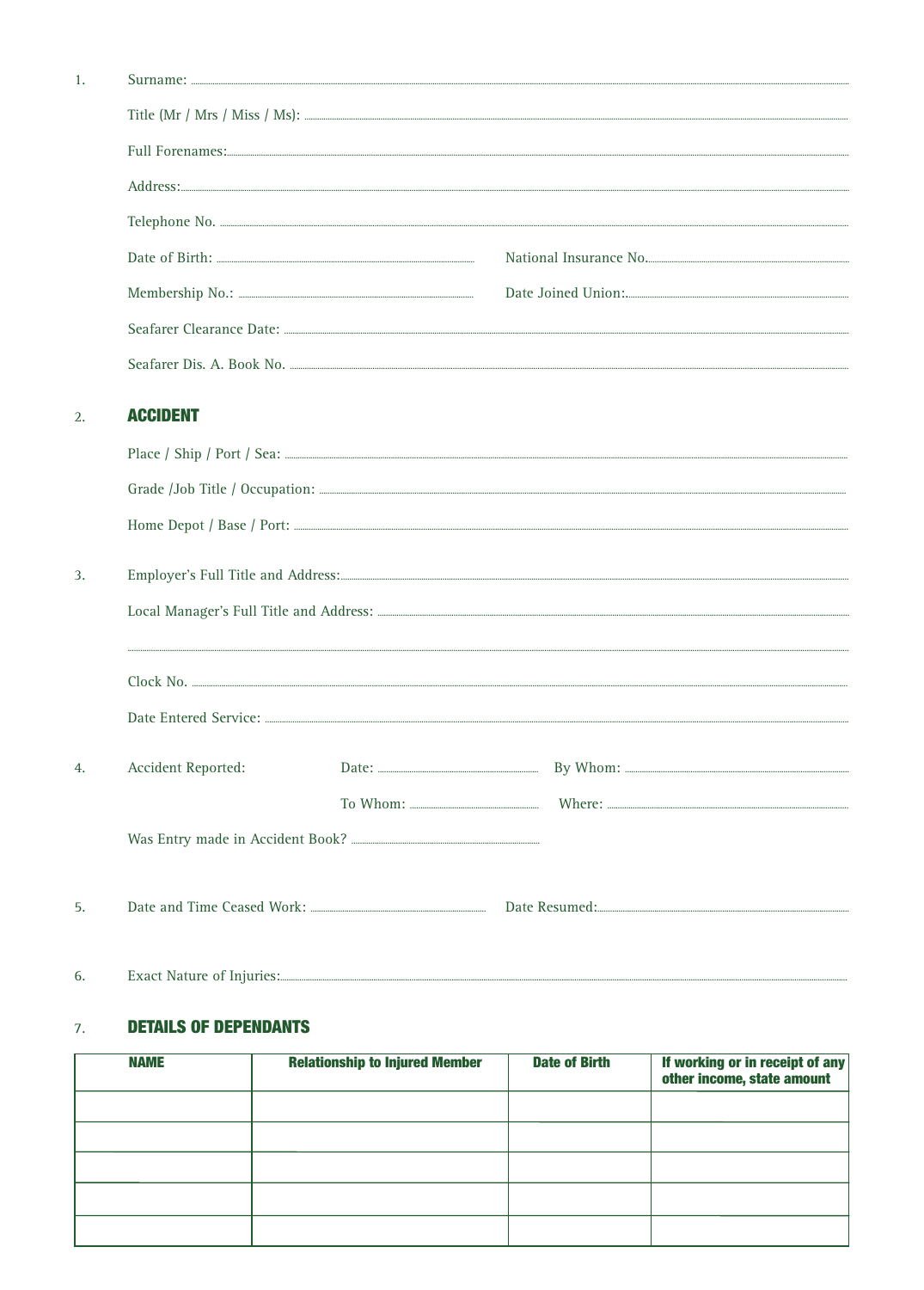**DESCRIBE IN FULL DETAIL** the exact circumstances leading up to your accident and how it happened. Please 8. remember that inaccurate or misleading information may prejudice a claim for damages.

9. **CLAIM FOR DAMAGES:** I certify that the statement above is a true account of my accident, and I authorise the National Union of Rail, Maritime & Transport Workers to pursue a claim for damages on my behalf. Clearly state who or what is alleged to have been negligent and why. In the event of an outside firm being involved, the name and full postal address is required, together with the name of the person who was negligent.



#### **NAMES AND ADDRESSES OF ANY EYE WITNESSES AND WITNESSES:** State which applies. 10.